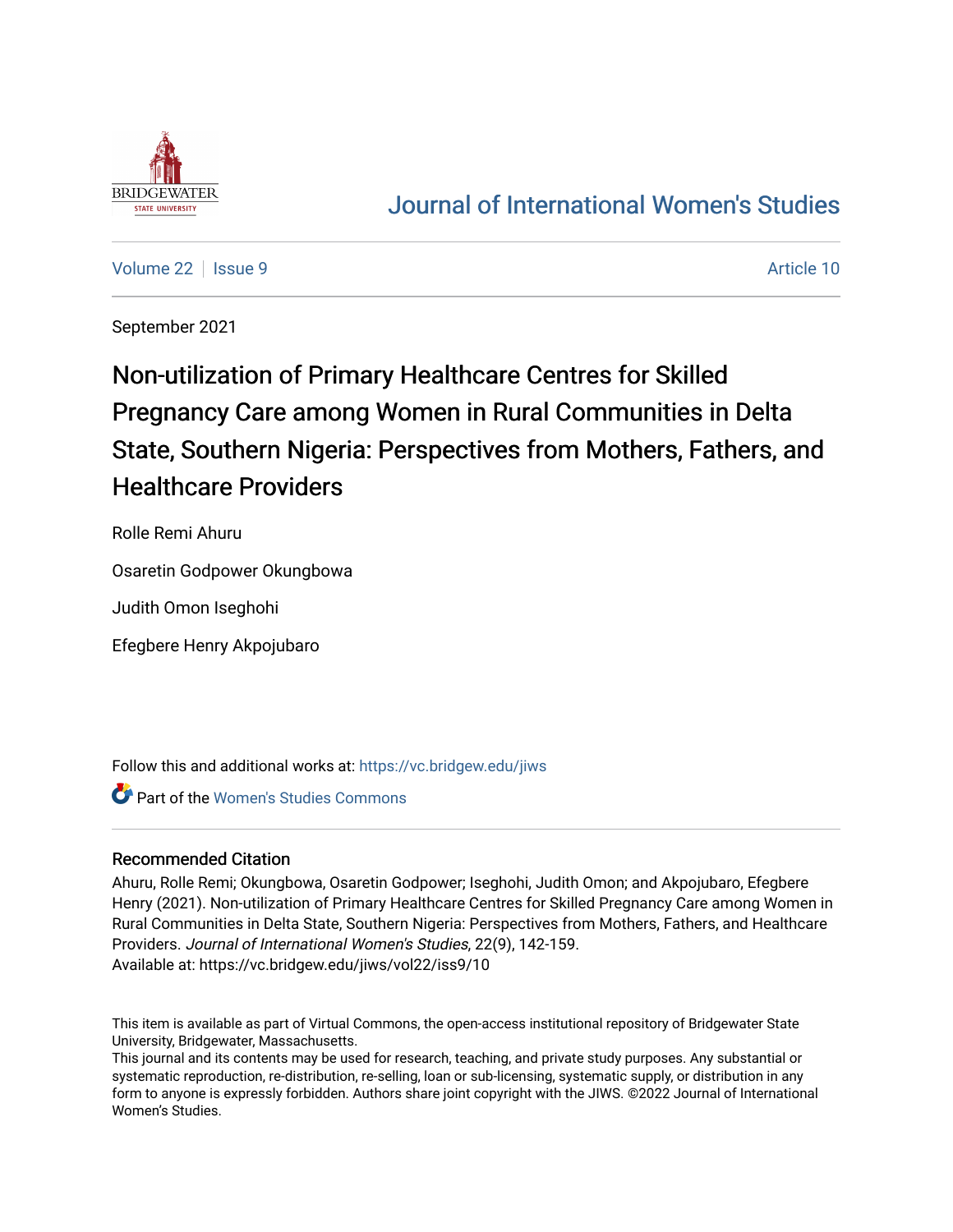Ahuru et al.: Non-utilization of Primary Healthcare Centres for Skilled Pregnancy Care

This journal and its contents may be used for research, teaching and private study purposes. Any substantial or systematic reproduction, re-distribution, re-selling, loan or sub-licensing, systematic supply or distribution in any form to anyone is expressly forbidden. ©2021 Journal of International Women's Studies.

## **Non-utilization of Primary Healthcare Centres for Skilled Pregnancy Care among Women in Rural Communities in Delta State, Southern Nigeria: Perspectives from Mothers, Fathers, and Healthcare Providers**

By Rolle Remi Ahuru<sup>[1](#page-1-0)</sup>, Osaretin Godpower Okungbowa<sup>[2](#page-1-1)</sup>, Judith Omon Iseghohi<sup>[3](#page-1-2)</sup>, Efegbere Henry Akpojubaro<sup>[4](#page-1-3)</sup>

#### **Abstract**

The study examines the barriers to maternal care utilization in Primary Health Centres (PHCs) in eight randomly-select rural communities in Delta State, Southern Nigeria using qualitative methods. The study is a qualitative exploratory research design. From July 2018 to February 2019, ten focus group discussions (FGDs) and five key informant interviews (KIIs) were held in different locations in the communities. FGDs were held among married women and men in the communities. KIIs were conducted among health services providers. Recorded voices were transcribed in full and analyzed using literary methods. It was observed that a greater number of deliveries were supervised by Traditional Birth Attendants (TBAs), who use traditional techniques and herbs and are not trained in modern midwifery. Women explained that they did not utilize PHCs because of informal monetary charges, distance barriers, and inability to access health care at night. Consequently, women preferred delivery at home supervised by TBAs. Mothers, fathers, and PHC facility managers showed discontent with the quality of care rendered in PHCs. It is recommended that efforts should be made to upgrade the quality of care in order to foster maternal care utilization in PHCs.

*Keywords:* Non-utilization, Primary healthcare centres, Skilled pregnancy care, Rural communities, Delta State, Nigeria

<span id="page-1-0"></span> $1$  Ahuru Rolle Remi (PhD) is a research assistant in the Department of Economics, Faculty of Management and Social Sciences at Michael and Cecilia Ibru University, Delta State in Southern Nigeria. He recently completed a PhD Degree in Health Economics from the Department of Economics under the auspices of Center of Excellence in Reproductive Health Innovation (CERHI), University of Benin, Nigeria. His areas of research interest are women's health, disease burden, and Macroeconomics of health implications.

<span id="page-1-1"></span><sup>2</sup> Okungbowa Osaretin Godpower (PhD) is an economist with over 17 years of experience in academia, banking, and public policy. He is currently a research fellow at the National Institute for Legislative and Democratic Studies, National *A*ssembly, Abuja. He holds BSc (Hons), MSc (Economics), MB*A* (Finance), and PhD at the University of Benin, Edo State, Nigeria.

<span id="page-1-2"></span><sup>3</sup> Judith Omon Iseghohi (PhD) holds a Bachelor's Degree in Economics and a Master of Science Degree in Economics. She recently completed a PhD Degree in Economics from the University of Benin, Edo State, Nigeria. Her research interests cover Development Economics, Feminist Economics and International trade.

<span id="page-1-3"></span><sup>4</sup> Efegbere Henry Akpojubaro (FMCPH) is a Senior Lecturer at Department of Community Medicine, College of Medical Sciences, Edo State University Uzairue, Edo State, Nigeria. His qualifications include MBBS, postgraduate Diploma in Management; MPH; Fellow of Faculty of the Public Health and Community Medicine of National Postgraduate Medical College of Nigeria. His areas of research interest are Health Economics; Health Management; Epidemiology; Social Medicine and others.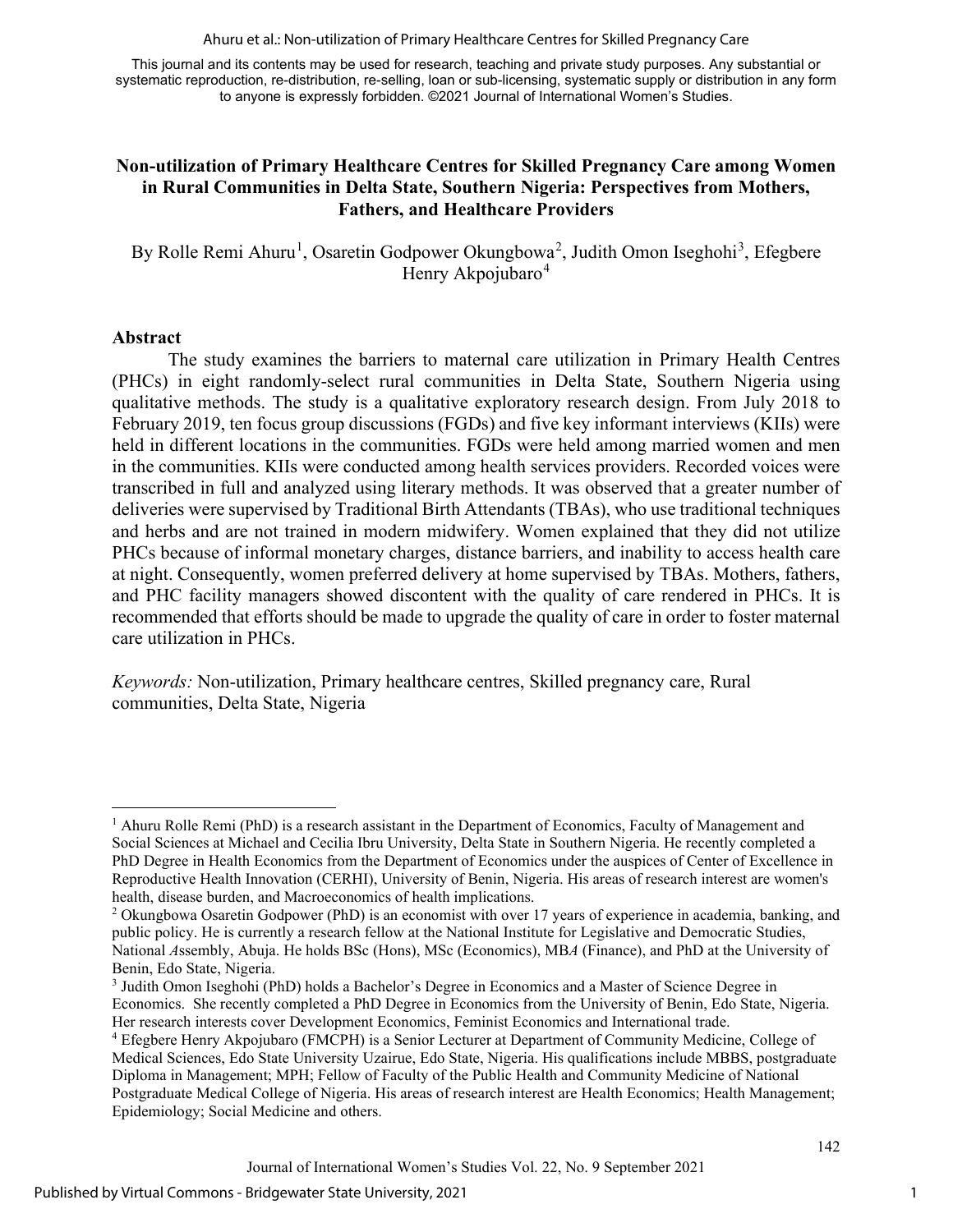#### **Introduction**

Maternal health is a key indicator used to assess health system effectiveness and national development. Against this backdrop, goals four and three of the Millennium Development Goals (MDG, 2000-2015) and Sustainable Development Goals (SDGs, 2015-2030) respectively were devoted to maternal health. Within these periods, Maternal Mortality Ratio (MMR), a standard measure of a nation's health care performance, has revealed a worrisome dichotomy across the world. MMR has reduced drastically in Organization for Economic Cooperation and Development (OECD) countries but regrettably appears to be declining sluggishly in developing countries, especially, in sub-Saharan African countries (SSA) (WHO, 2017). Between 1990 and 2015, for example, the global MMR is estimated to have decreased by 44% (Yaya et al; 2019). Although this decrease in percent is phenomenal, a SSA country such as Nigeria has not made significant progress compared to the levels observed in developed countries.

Globally, it is estimated that over 830 women die every day from pregnancy-related complications (Ntoimo et al; 2019). The situation is worse in SSA because it is estimated that 201,000 women die from pregnancy-related complications annually (Yaya et al; 2019). In Nigeria, it is estimated that between 56,000 and 58,000 women die annually from pregnancy-related complications (Ahuru & Iseghohi, 2019). Between 1990 and 2015, Nigeria's MMR decreased by about 40%. This decline may be attributed to pregnant women's increased access to professional care. However, the fact that MMRs remain very high in Nigeria is likely due to unequal access to modern and appropriate health services. The most disadvantaged women live in northern and rural geopolitical zones and majority have little formal education and low socioeconomic position (SEP) (Azuh et al; 2017).

The idea of the Primary Healthcare Centre (PHC) as conceptualized at the Alma-Ata Conference and the Alma-Ata Declaration of 1978, is a grassroots approach towards universal and equitable healthcare for all (WHO,1978). Consequently, the PHC system has assumed a central role in the provision of healthcare in developing countries where many people live in remote and rural areas and cannot access secondary and tertiary healthcare facilities. The Declaration of Alma-Ata in 1978, the Bamako Initiative, formulated by African Health Ministers in 1987, and the Abuja Declaration, forwarded by African Union Heads of State in 2001, emphasized the inherent benefits of the PHC system. Following the World Health Report (2000) on Health Systems and Improving Performance, reforming the PHC system would help achieve equity in health between rural and urban communities (Kress, Su & Wang, 2016).

There is a relative dearth of research evidence on barriers to PHC utilization for maternal care, and even fewer have used an inductive or grounded theory qualitative approach in Nigeria (see Yaya et al; 2019; Ntoimo et al; 2019). Although, Kress et al (2016) utilizing secondary data from service delivery indicator (SDI) reported the obstacles confronting optimal performance of PHCs in Nigeria. The studies utilized a site assessment report of selected PHCs in Nigeria, and as such, women's and men's opinion were not sought. On the other hand, Ntoimo et al (2019) adopted a demand-side approach to explore the barriers rural Nigerian women face in utilizing pregnancy care in PHCs, but the study participants did not include healthcare providers. This current study in addition to including healthcare providers as participants—investigated women's knowledge of the policy of free maternal care currently extended to rural communities in Delta State and its effects on maternal care utilization in PHCs. The study utilized in-depth interviews and focus group discussions (FGDs) to explore the barriers rural Nigerian women in Delta State, Southern Nigeria encounter in using maternal health services in PHCs. The purpose of adopting a qualitative approach is to realize a better understanding of the structural, behavioral, and perception-related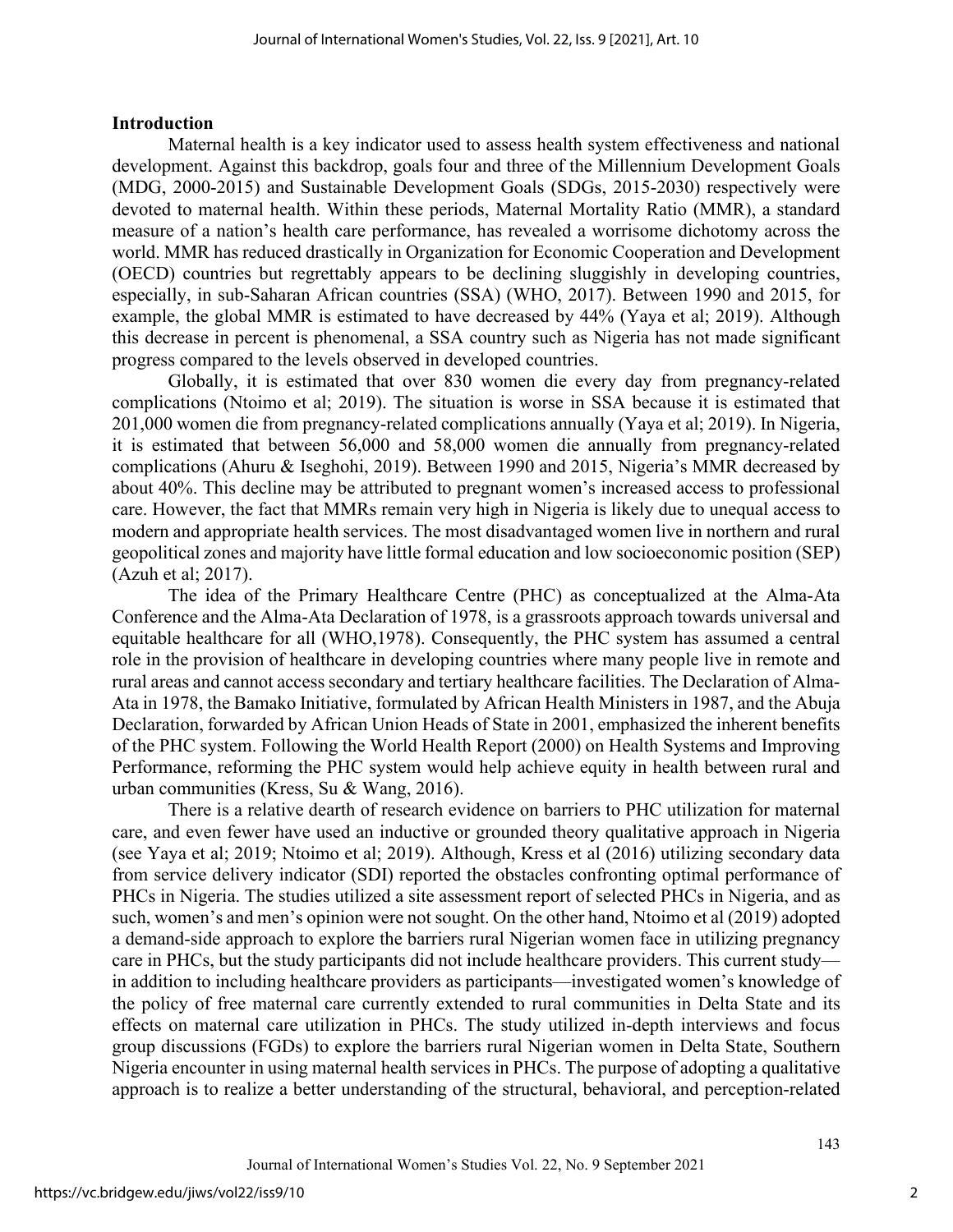barriers women face. The study is motivated by the high number of home deliveries in the study area as evidenced by a quantitative study which has been reported elsewhere (Ahuru, 2020).

## *Nigerian Context*

The Nigerian healthcare system is built on a three-tier structure with responsibilities at the federal, state, and local government levels. The healthcare system is decomposed into PHC system, Secondary Healthcare (SHC) system, and Tertiary Healthcare (THC) system (Yaya et al; 2018). The PHC system is managed by the local government authorities with supervision from Federal Ministry of Health (FMoH).

Nigeria was a co-signatory to the 186 countries that decided to adopt the PHC in 1978. Since 1978, Nigeria's reproductive health policy has been built on increasing the physical presence of PHCs in many communities. Currently, there are over 33,000 PHC facilities in the 774 Local Government Areas (LGAs) in Nigeria. Each LGA has a minimum of ten wards with a population ranging between 5,000 and 10,000 people (Yaya et al; 2018). It is expected that the PHC system should meet the needs of most rural women, thereby reducing the number of high-risk rural women in need of secondary and tertiary healthcare.

The national health policies identify the PHC system as the bedrock of the Nigerian health system (Ahuru and Iseghohi, 2019). According to the national health policy of 2016, a comprehensive healthcare system delivered through PHCs must incorporate maternal and child healthcare and family planning services (NDHS, 2018). The Nigerian government established the National Primary Healthcare Development Agency (NPHCDA) in the 36 States (Okonofua et al; 2018). In 2015, the Nigerian government initiated the policy called Primary Healthcare under one roof (PHCOUR), with the goal of resolving the fragmented structure of PHCs and enhancing effective service delivery through strengthening of the referral system and avoidance of duplication and waste.

In 2014, the Federal Government of Nigeria approved the National Health Act. Among other objectives, the Act was designed to resolve the financial challenges confronting the PHC system. As part of its implementation, the Basic Health Provision Fund was set up and was financed from the Federal Government statutory allocation annual grant of not less than 1% of its consolidated revenue fund. In 2007, the FMoH developed and launched the Integrated Maternal, Newborn and Child Health (IMNCH) policy to promote health equity for women and children. This policy emphasizes the provision of quality care for women right from the time of conception and through pregnancy and the immediate postnatal period. To ensure that this policy can aid the most marginalized women in Nigeria, the Ministry adopted PHC as its main route of implementation. By focusing on the PHC system for implementing IMNCH, the idea is to reach the many poor and rural women at the highest risk of maternal and perinatal mortality.

In spite of the various policy development and increased coverage of PHCs in rural parts of Nigeria, evidence shows that PHCs are underutilized by rural Nigerian women (Ahuru & Iseghohi, 2019). As a result, significant disparity exists in maternal health indicators between rural and urban women. For instance, evidence from the most recent NDHS (2018) showed that whereas 84% of urban women undertake a minimum of four ANC visits, for rural women the proportion was 56%. Also, 61% of deliveries among urban women were supervised by skilled birth attendants, but for rural women it is 29%. Contrary to 61% of urban women who went for postnatal checkups within two days after delivery, for rural women it was as low as 30%.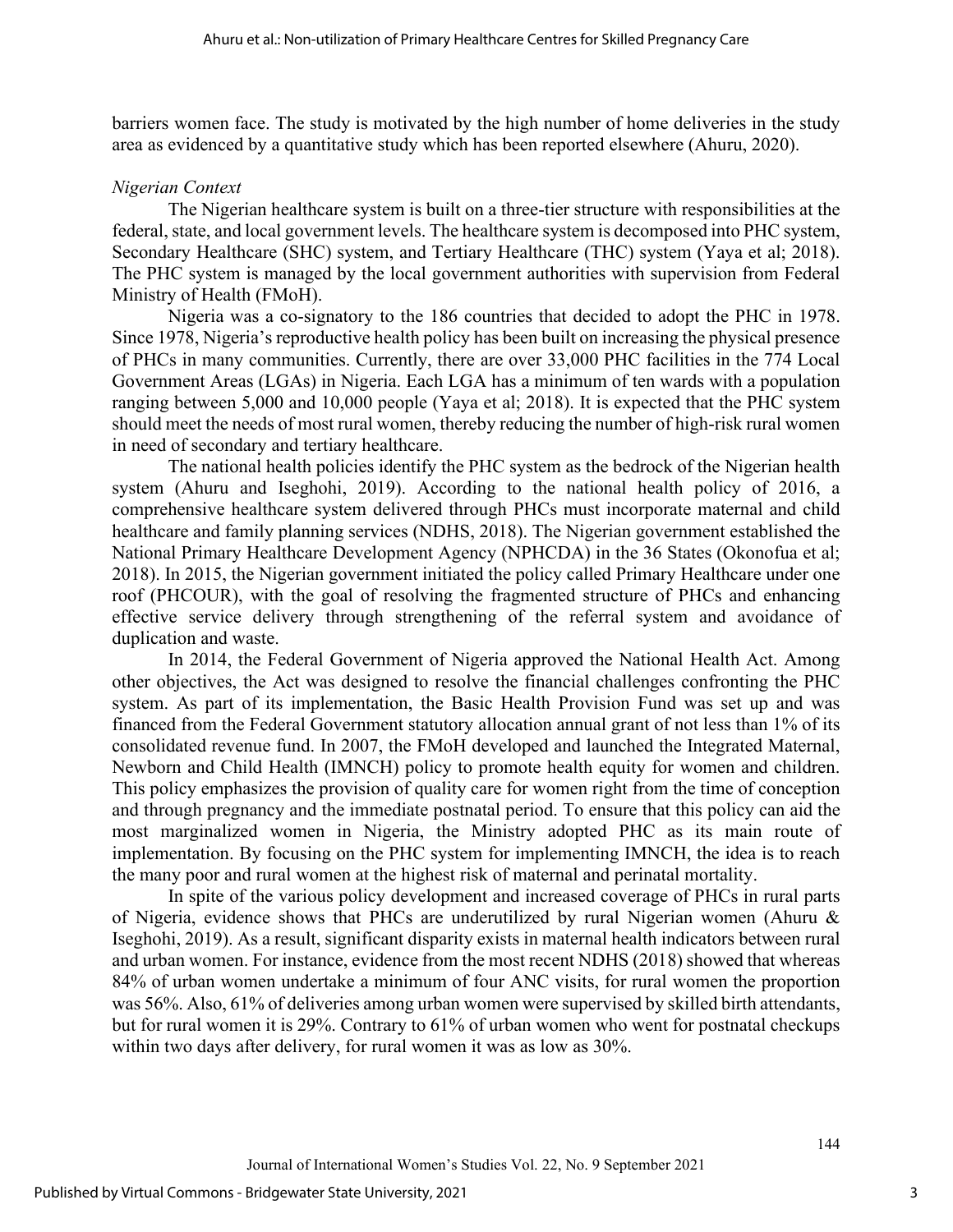## **Methods**

## *Study Communities*

The study is a qualitative exploratory research study conducted in eight rural communities in Ughelli North LGA, Delta State, Southern Nigeria. Ughelli North LGA lies between  $9^0$  45 'N and  $8^0$  43'E with a landmass of 818 square km. According to the 2006 Census data, the total population is put at 321,028 with a population density of 460.1 people per square km. The primary source of maternity care in the LGA is PHCs. There are 30 public PHCs in the LGA, with 18 PHCs per 10,000 [*Delta state strategic Development plan (2010- 2015)].* Health services by private and public health facilities complement PHCs and serve as a referral system in the area. The map for the study area is presented in Figure 1 below.



Two-stage sampling technique was used in selecting communities for the study. In stage 1, simple random sampling was used to select four political wards out of the eleven political wards. In stage two, simple random sampling technique was used to select two communities per political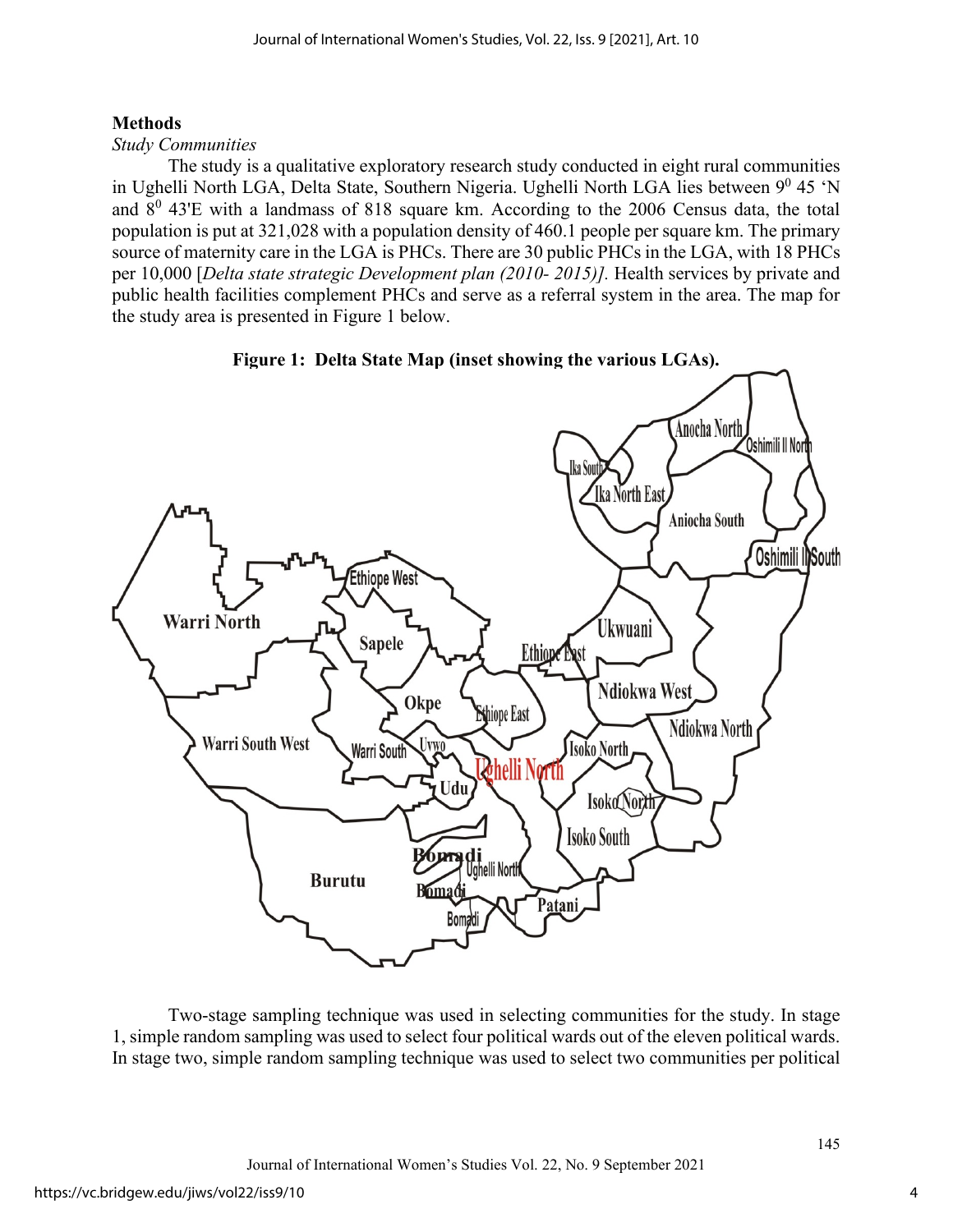wards. The selected communities were Agbarha-otor<sup>[5](#page-5-0)</sup>, Evwereni<sup>[6](#page-5-1)</sup>, Oguname<sup>[7](#page-5-2)</sup>, Ekrerhavwe<sup>[8](#page-5-3)</sup>, Uneni<sup>[9](#page-5-4)</sup>, Umusu<sup>[10](#page-5-5)</sup>, Unukpo<sup>11</sup>, and Saniko<sup>12</sup>.

#### *Study Participants*

Study participants were comprised of women and men in the communities and health service providers. Participants in FGDs were recruited from the research participatory communities and were comprised of women between the ages 15-49 years who had given birth in the last five years preceding the study and married men between the ages (20-80) years. Participants in FGDs were recruited with the aid of community gatekeepers which were mainly the oldest group of men in the community and community women leaders. These gatekeepers had lived in the community far longer than many of the study participants, and so they were in the best position to help recruit participants for the study. The researchers gave well defined eligibility criteria to the recruiters. This included currently in union (legally married or in a consensual relationship), within the reproductive ages (15-49 years), had given birth in the last five years preceding the study, and understood pidgin English. Participants in KIIs were healthcare providers superintending the PHCs in the study communities. Matrons were recruited because they were not only healthcare providers to women but directly involved in the management of the PHCs.

#### *Data Collection and Procedure*

The instruments used in collecting data for this study were FGDs and KIIs. Ten FGDs were conducted in various locations in research communities. Each discussion lasted between 45 minutes and one hour and ended when no further issues were raised. The number of participants in each discussion was between 8 and 10, and they were people who shared similar features. Following the recommendation by Yaya et al (2019), between 8 and 12 participants is small enough to freely express themselves, yet large enough to allow divergent views. The FGDs were held in Pidgin English and were audio-recorded with the consent of the participants to ensure the information was obtained as participants proffered them. Four KIIs were conducted for the Matrons of four PHCs in research communities. KIIs lasted between 45 minutes and one hour. They were held in the offices of the Matrons and were conducted in English. The discussions were conducted by the principal investigators with support from trained field research assistants who were members of the Nigeria Youth Service Corps. Research assistants were given two days training by the lead investigator and members of the technical team who were skilled at conducting quality research. On the last day of the training, the FGDs and KIIs guides were piloted in a

<span id="page-5-3"></span><sup>8</sup> Ekrerhavwe is located in Agbarho 2 political ward. It comprises 14 villages and one primary healthcare centre.

<span id="page-5-0"></span> $<sup>5</sup>$  Agbarha-otor is located in Agbarha-otor political ward with 26 quarters. It has one primary healthcare centre and</sup> its activities are governed by an Ovie.

<span id="page-5-1"></span><sup>6</sup> Evwereni is located in Evwereni political ward. It has about 12 villages and one primary healthcare centre. There are about 43,000 women within the reproductive ages.

<span id="page-5-2"></span><sup>7</sup> Oguname is located in Agbarho 2 political ward. It comprises 14 villages. It has no primary healthcare centres as the women are forced to use primary health care centres in Ekrehavwen.

<span id="page-5-4"></span><sup>9</sup> Uneni is located in Evwereni political ward.it has 11 villages. It has no primary healthcare centres as the women are forced to use primary health care centres in Evwereni.

<span id="page-5-5"></span><sup>&</sup>lt;sup>10</sup> Umusu is a small community with about five streets. It has no primary healthcare centres as the women are forced to use primary healthcare centres in Unukpo or Ereke.

<span id="page-5-6"></span><sup>&</sup>lt;sup>11</sup> Unukpo is a small community with about three streets. It has one primary healthcare centre and its activities are governed by an Okaro.

<span id="page-5-7"></span><sup>&</sup>lt;sup>12</sup> Saniko is located in Agbarha-otor political ward. It has no primary healthcare centres as the women are forced to use primary healthcare centres in Agbarha-otor.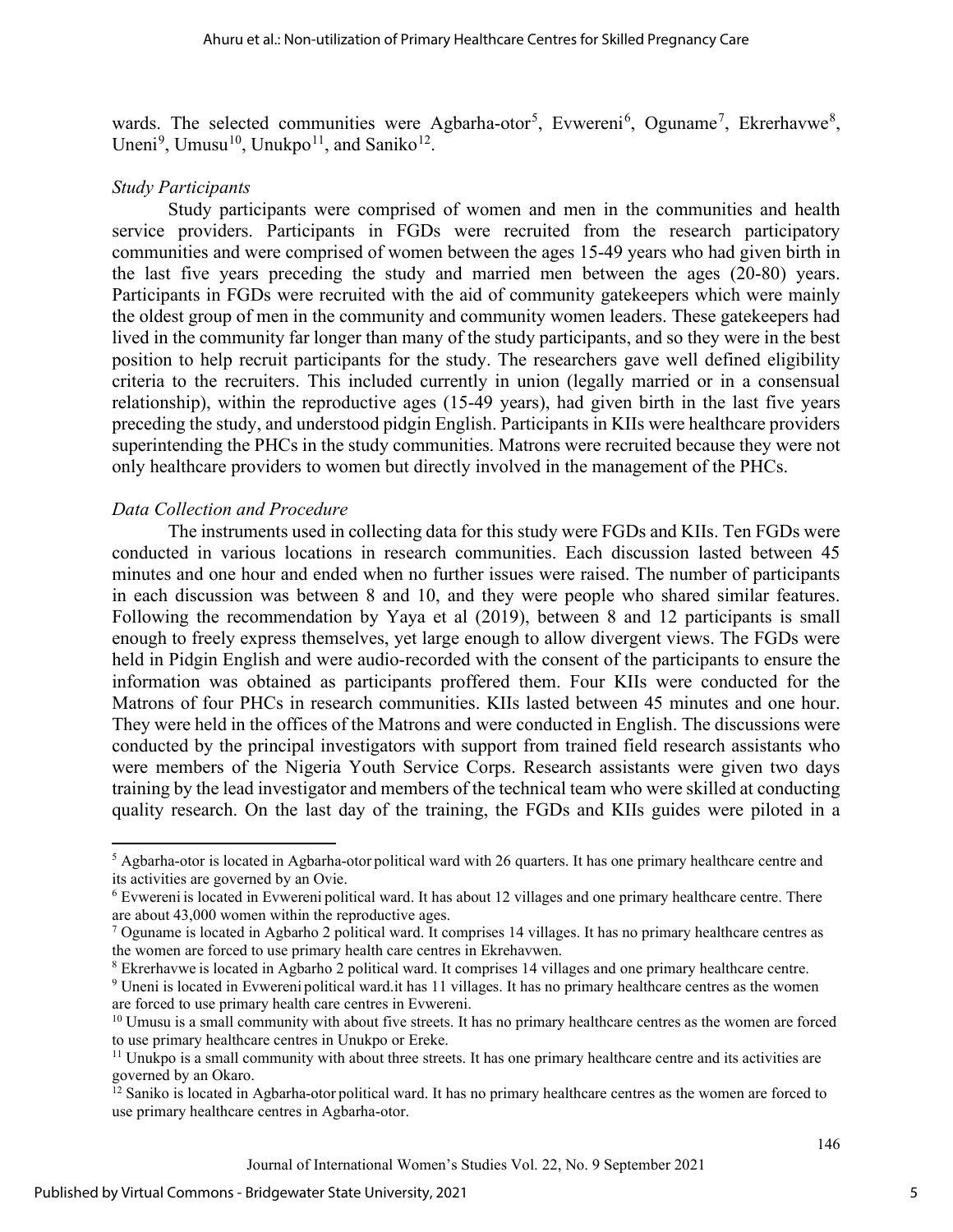neighboring community–Gana—which shared similar socioeconomic characteristics with research communities.

## *Issues Discussed*

The socio–demographic characteristics of the women were collected, in order to better understand the data. Both FGDs and KIIs were conducted with well detailed guides that informed uniformity in data collection. The guides featured open ended questions to enable respondents to fully express themselves on issues. The key aspect of the questions elicited responses on barriers limiting women's access to Healthcare Centre in the study area. Some of the issues discussed in the FGDs are:

- (1) Sources of maternal care in study area
- (2) Barriers and hindrances to access to PHCs
- (3) Possible ways to improve women's access to PHCs

On the other hand, a sample of some of the issues discussed in the KIIs sessions includes:

(1) Policies enacted to improve PHCs performance

- (2) Factors limiting the delivery of effective PHCs in study area
- (3) Source of financing for PHCs
- (4) The state of infrastructure in PHCs
- (5) Human resource development and training of PHC personnel

## *Ethical Consideration*

The required approval for the research was obtained from the University of Benin Ethics Review Committee. Written approval to access PHCs was obtained from the PHC Board of Ughelli North LGA. Finally, informed consent was obtained from participants. Participants were given a form to fill to show that they understood what was explained to them.

## *Data Analysis*

 Audio-recorded voices were transcribed verbatim, and the transcripts were compared with the recordings for accuracy. Transcribers were people who understood both English and Pidgin English. Contextualized thematic analysis was used to deduce important themes central to the study from the transcripts. The transcripts were read several times by the investigator and other assistants. Recorded voices were reported using translated quotations. Literal translations were made for fidelity of respondents' views and also give the readers an idea of the participants' thinking. Free translation was used to enhance the readability of the text where literal translations were not possible due to syntactic and grammatical structures.

## **Results**

## *Features of Study Participants*

 A total of 84 individuals participated in the study: 68 women and 16 men. For the educational level, most of the participants reported primary education [48.8%]. Majority of the respondents were Christians and only a few were either Moslems or African Traditional Worshippers. Most of the male respondents reported farming as their occupation, while most of the female respondents were engaged in petty business such as trading, hairdressing, and tailoring.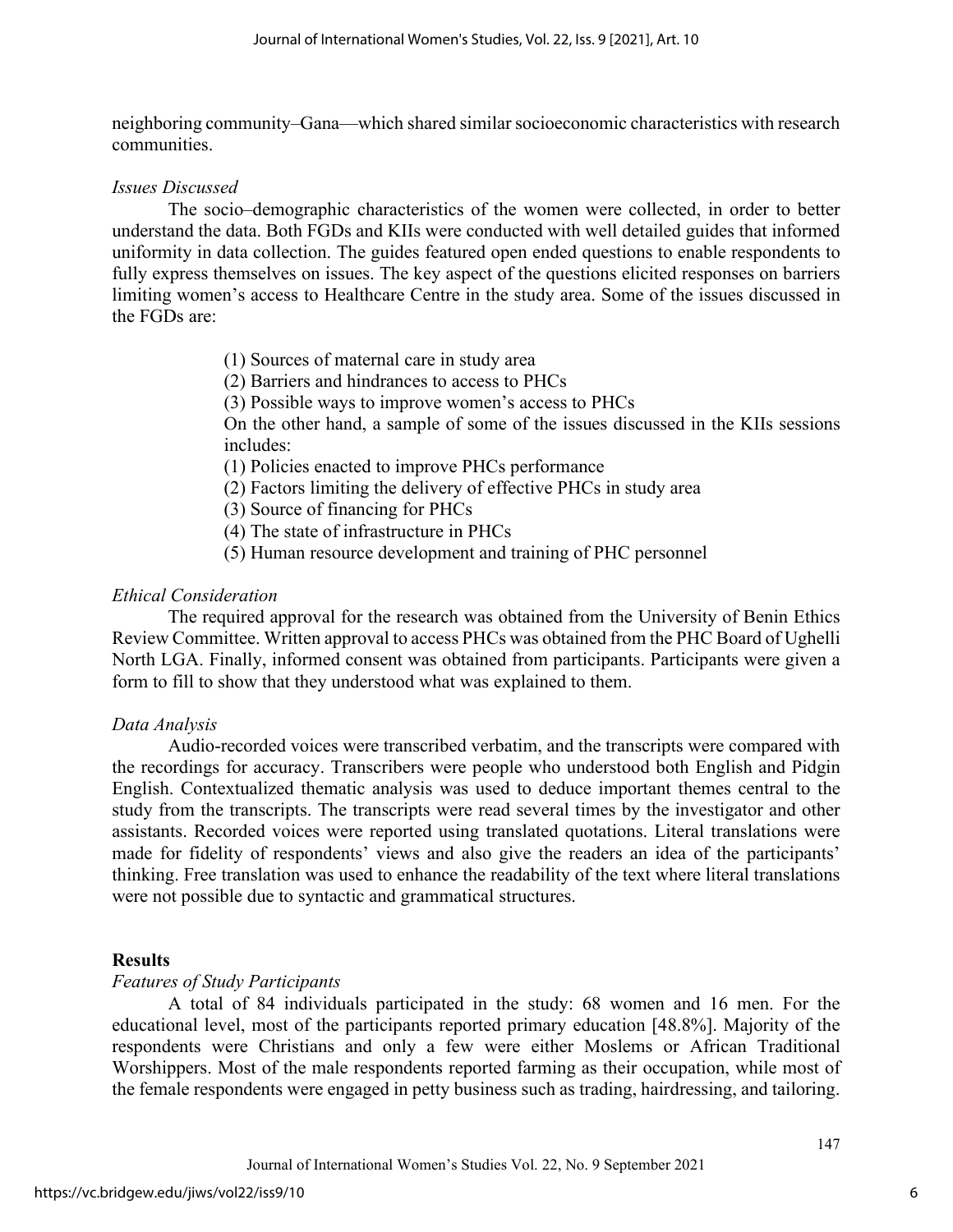The number of respondents in civil service was few, and the number of unemployed was negligible. The overall average  $(\pm SD)$  age of respondents was 32.15 ( $\pm$  8.99 years).

## *Findings*

 The findings of this study which is in conformity with the findings from previous studies are itemized as (i) - (iii).

- (i) Health system barriers with the following themes: lack of medical equipment, non-availability of drugs, providers were hardly on the ground**,** facility hardly open at night, and non**-**affordability of delivery charges in PHCs.
- (ii) Community level barriers with distance barrier and poor road network/lack of transportation
- (iii) Individual/household barriers with the following themes: gender disparity, poor household socioeconomic status, and influence of mother-in-law.

Also, this study reported a fourth finding:

(iv) Policy issues with two broad themes: ignorance of the policy of free maternal/childcare and poor implementation of the policy of free maternal/childcare.

## **Health System Barriers**

Participants in the series of FGDs reported several barriers at the health system level confronting women in the study area from utilizing modern pregnancy care in PHCs. Participants' responses in the various discussion sessions show that they were discontented with the quality of care rendered to them in PHCs. In response to the question, "are you people satisfied with the kind of care they give to you in Primary Healthcare Centers?'' Participants unanimously answered  $\cdot$ <sup>'</sup>No''.

> The type of care rendered to women in Primary Health Care Centres in our community is not enough. Women are not properly catered for in Primary Healthcare Centres [*FGD-27-year-old trader from Ekrerhavwe].*

In another FGD, another participant has this to say:

Primary Healthcare Centres do not render quality care to women and children because they lack equipment, particularly those related to malaria treatment such as drugs *[FGD-32-year-old hairdresser from Ekrerhavwe].*

The discussion showed that poor quality of care in PHCs were related to lack of medical equipment, non-availability of drugs, providers were hardly on the ground, facilities were hardly open at night, and non-affordability of delivery charges in PHCs.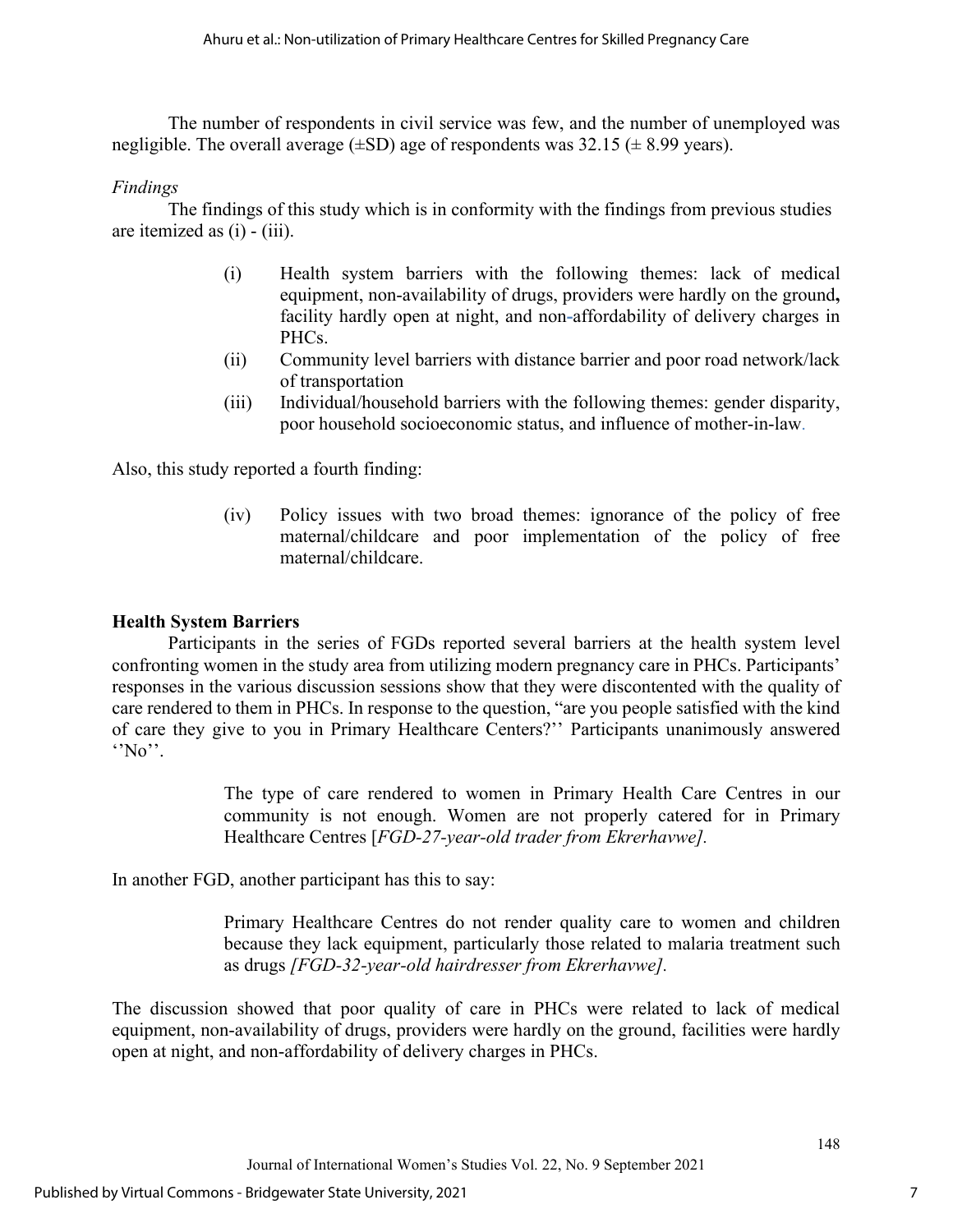## *Lack of Medical Equipment*

Both participants in FGDs and healthcare providers reported lack of medical equipment as one of the factors hindering the effective delivery of services in PHCs. Several of the participants in FGDs complained that there is no need to go to PHCs for care since most of the facilities do not have the basic tool to attend to them.

> The condition of Primary Health Centre is not good. The buildings are so old and the government cannot even renovate them. Most of the facilities do not have basic medical equipment *[FGD-25-year-old trader from Umusu].*

A Matron has this to say:

I do not think there is anything that can make me to be happy because in rural areas Primary Healthcare Centres are neglected. In this Primary Healthcare Centre, we do not have simple tools to work. Sometimes common injection and needle we do not have *[KII with Matron].*

## *Non-Availability of Drugs*

Participants complained of frequent shortages of drugs. Consequently, women who needed those drugs were consistently referred out to Pharmacists located in faraway urban-areas.

> Primary Healthcare Centres do not have drugs to give to patients, not even paracetamol. By the time you get there, they will refer you to Agbarho (a nearby town), and if it is late you may not be able to go anywhere *[FGD-45-year old trader from Ekrerhavwe].*

Another participant said:

Primary Healthcare Centres are always complaining that they do not have drugs. It is a waste of time to go there. I would rather go to the Chemists *[FGD-32-year-old teacher from Umusu].* 

In response to this, a Matron reported this:

We always lack drugs because the government does not provide the money anymore. Before, the local government used to give us money to stock drugs, but now we used our internally-generated revenue to buy drugs, and when we do not have enough money we run out of stock *[KII with Matron].*

## *Providers were Hardly on the Ground*

 Participants complained that providers were hardly on the ground to attend to clients. The general report is that the Centres were always locked.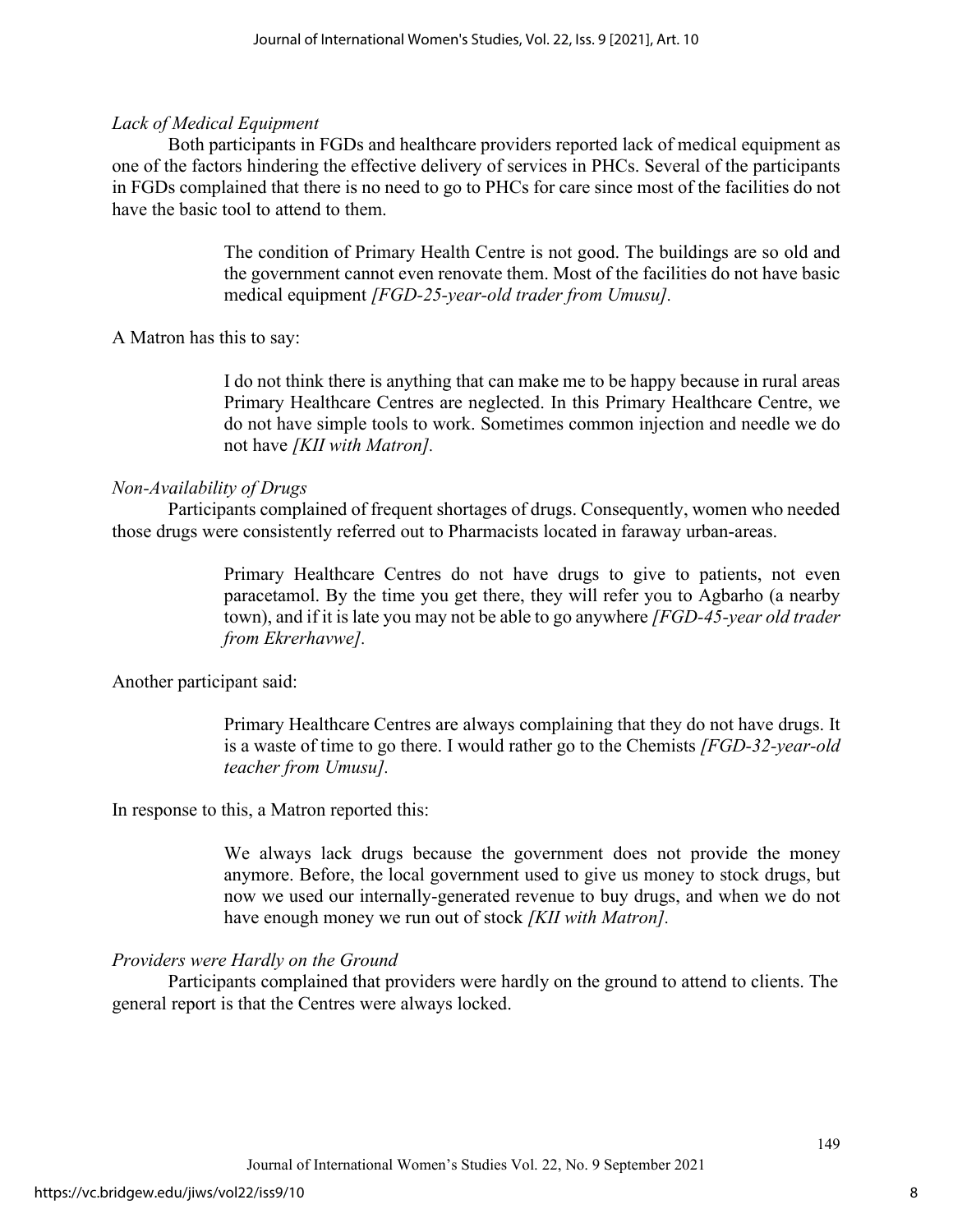There is always a challenge that by the time you get to Primary Healthcare Centre you hardly will meet providers on ground. The facility is always on key and lock. As for me, I always register for ANC in Ereke (referring to nearby communities). I was discouraged the few times I went to primary health care facility in this community and met the place locked *[FGD–25-year–old–Farmer from Unukpo].* 

Participants in FGDs reported that most of the workers in the facilities are engaged in truancy and that some of them have their own private clinics, and as a result they spend more time in their own private businesses. Matrons in KIIs complained that workers of Health Centres are not regularly paid. As at the time of filing this report, workers were owed eleven months' salary. Irregular payment of salary and poor welfare package account for the truancy, and absenteeism of workers of the facilities.

> As I am talking to you now they have not pay us since February. By next month, they will be owing us for eleven months. Many of our workers are not focused because they do not pay us regularly. Some of us lived in far cities and need to pay transport to work every day *[KII with Matron].*

## *Facilities were Hardly Open at Night*

Participants in the FGDs complained that the Healthcare Centres were always locked after 6pm, and that most women seeking delivery care at such times hardly have access to care, hence they are left with the options to explore other sources which include TBAs and auxiliary nurses residing in the communities. Participants reported that they usually experienced labour at midnight when facilities have closed, making it difficult for them to access emergency delivery care.

> All these nurses you see in that Healthcare Centre before 6 pm in the evening they will all go home, so if you have case of a woman in labour you will not know where to take her to. When I wanted to deliver my third child, I started experiencing labour around 2 am at night. My husband took me there, but no one to attend *[FGD-28 year–old –Tailor from Ekrerhavwe].*

> It is very hard for you to meet anybody in Primary Healthcare Centre at night. For example, if you go there at night the whole place will be dark and the workers must have gone home. If a woman delivers there will she be the only one in the Primary Health Centre? *[FGD-25-year–old–farmer from Unukpo].*

Matrons of the facilities admitted they do not work at night because of the insecurity in the environment. The facilities were not fenced, and there were no security on duty posts, making it unsafe for workers to stay in the facilities through the night.

> This facility as you can see is not fenced, and there are no securities. At night there is hardly NEPA light and the whole place is dark, hence we usually go home to avoid being casualty. To make matters worse, the residential quarter is bad and no body lived there *[KII with Matron].*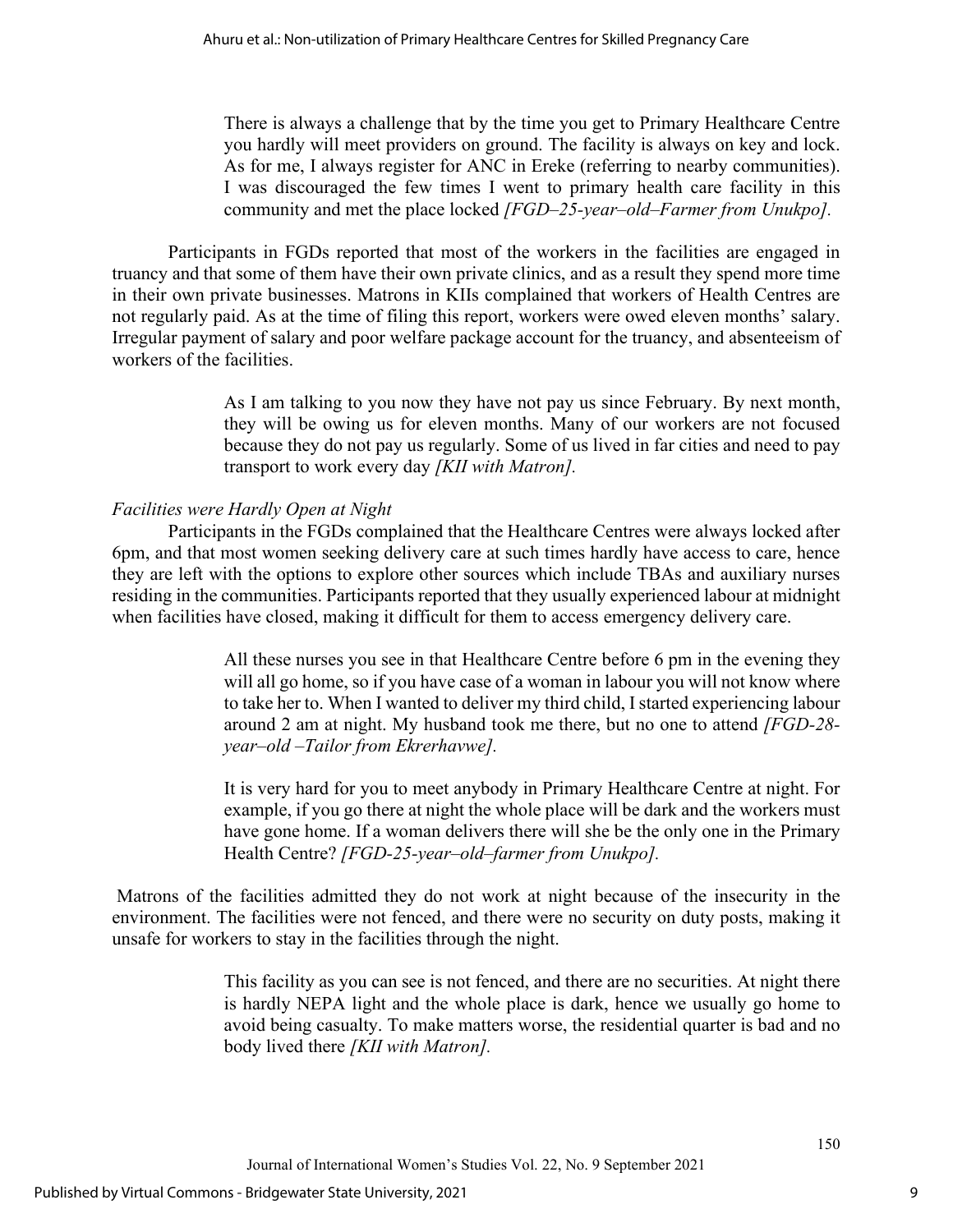## *Non-Affordability of Delivery Charges in PHCs*

 Participants in the FGDs complained that the cost of delivery care in PHCs were too high, particularly when compared to charges by TBAs. According to them, TBAs charges were modest together with the fact that their payment system is flexible, that is payment can be spread over a period of time. They complained that Matrons in Health Centres imposed various informal charges, which make delivery care utilization in PHCs non-affordable.

> In traditional homes, the cost of delivery is low. You may only give the attendant drink and you will be discharged, but in health Centres, you will be required to buy several things like soap, antiseptic and other baby drugs *[FGD–35–year old Female trader from Umusu].*

Facility managers (in the oral interviews) admitted that women coming to the facilities for delivery were mandated to come with several items and pay some amount of money. The Internally Generated Revenue (IGR) is used for running the facilities as they do not receive subventions from government. They also use the IGR to stock required drugs.

> Just as I said before, we go to the market to buy the ones that are not provided by the government. It is malaria drugs, for now, we have a constant supply. Even this morning they supplied us but apart from that, we improvise. We make the provision *[KII with Matron].*

## **Community Level Barriers**

## *Distance as Barrier*

Distance to the facility was also reported as a barrier to women seeking delivery care. Several participants complained that they did not have PHC facilities in their communities. As a result, they travel long distances to contiguous communities having Primary Healthcare Centres. Many women in this community do not like traveling to Ekrerhavwe (neighbourhood community with PHCs).

> You know it is a long-distance from this place unless their husbands carry them on motor cycle. Some people when labour occurs at night instead of travelling to another community with PHCs will rather use native sources *[FGD-25-year-old trader from Oguname]*

## *Poor Road Networks/Lack of transportation*

Poor road networks also cause delays in reaching health facilities during emergency situations. Lack of access to health facilities was reported by participants in FGDs as a major cause of several deaths in the communities.

A participant had this to say:

As I am talking to you now the road that leads from this village to the neighbouring community where there is Primary Healthcare Centres is so bad. At times you hardly will get motorbike to that place because most of them do not like riding to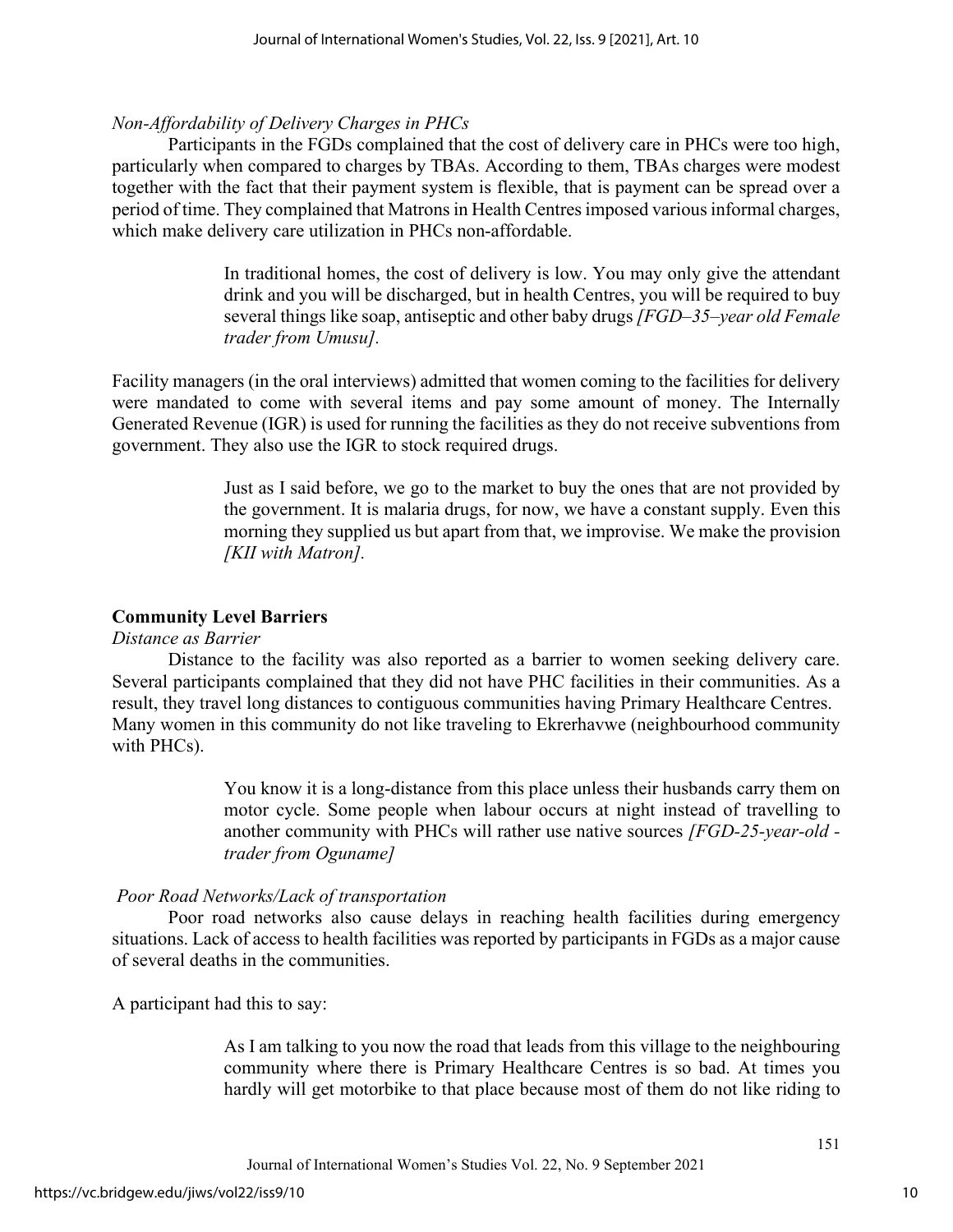that community because of bad road. During rainy season, before anyone will take you there you will be ready to pay N1, 500 (\$4). If you planning to go there at night you will not get motorcycle, and if you see them the price is always high N5,000 (\$14) *[FGD-38-year-old - trader from Uneni].* 

## **Individual and Household Barriers**

## *Gender Norms/Disparity*

Responses from the various FGDs showed that women's access to modern healthcare services was largely influenced by their husbands' decisions. It was obvious that women were submissive to their husbands. Female respondents reported that their husbands make the final decisions in virtually all household issues. Though some women reported they participated in household decision-making, they also agreed that their husbands had the last word.

The prevailing cultural norm in the communities was that of male dominance and women's submissiveness. The women reported that disobedience to husbands was seen as a serious offence and could result in various forms of sanctions, including ostracization by other women in the communities.

> It is my husband that pays for my health bills. He also dictates where I utilize care from. I do not use care without his approval because he is the owner of the pregnancy *[FGD–25–year old trader from Umusu].*

Respondents from both male and female sessions reported that the men were better off in terms of access to economic resources. Female respondents referred to their husbands as "oga" (meaning boss). They also reported that they depended on their husbands for family upkeep including money to access health services:

> It is my husband that gives me money to do anything. I depended on him because I do not earn much from my small scale business [*FGD*- *38*– *year old trader from Uneni*].

From the responses gathered from the FGD sessions, it is obvious that the men were supportive of their wives using modern health services. It can be deduced that the men understood the relevance of pregnancy care and preferred modern care services to traditional methods. The women affirmed that their husbands supported them during pregnancy. Some of the identified support includes giving of money to pay for healthcare services, carrying them on motorcycles to health facilities and reminding them to go for medical checkups:

> Yes o. Most men in this community encourage their women to go for care. They provide all necessary assistance which includes money to pay for healthcare *[FGD-26-year-old trader from Uneni].*

While the majority of the female participants reported limitations in decision-making as touching utilization of modern pregnancy care in PHCs, there were key differences. For example, women that were not educated, those of them without source of income, Islamic women, and those in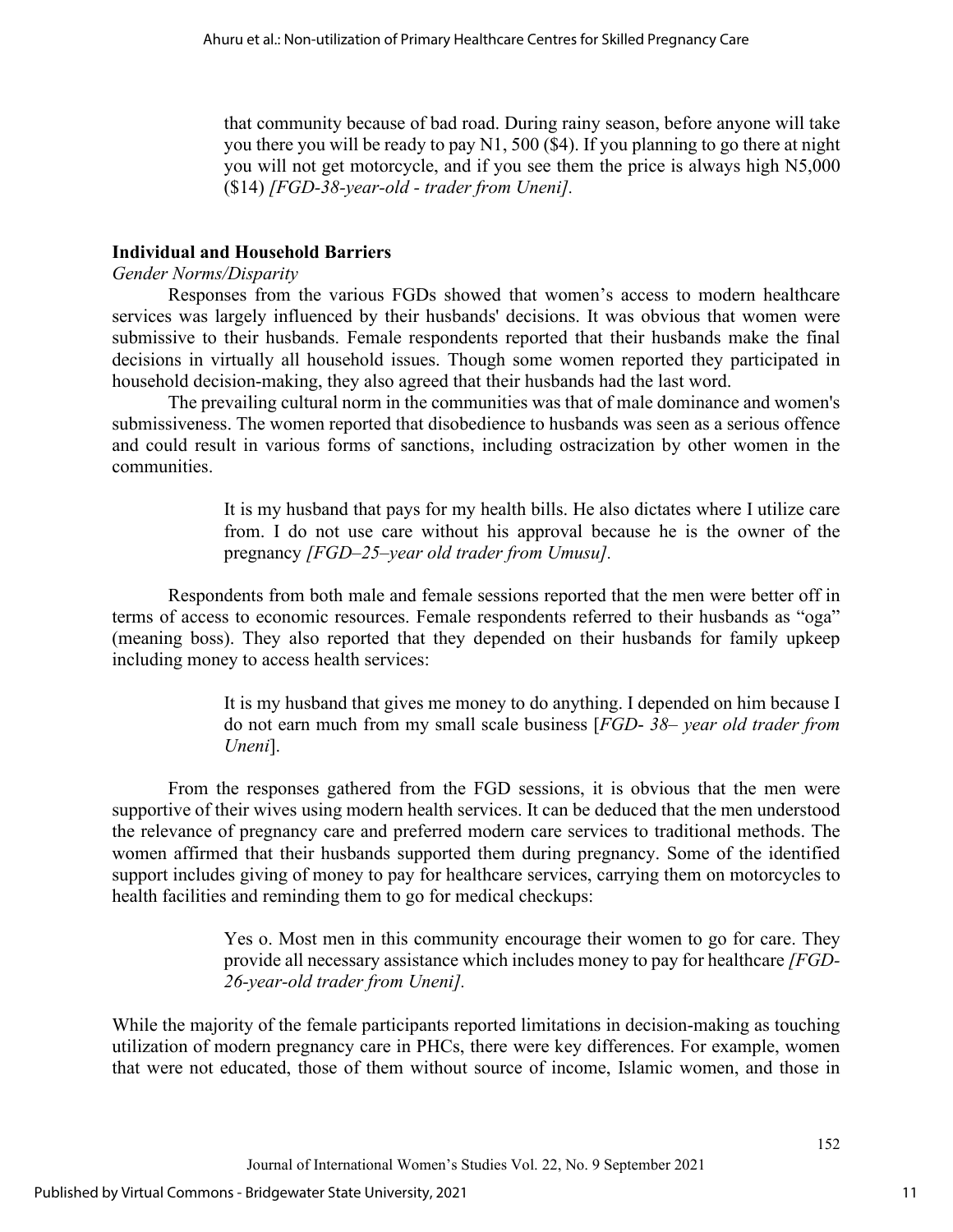polygamous marriages were less likely to participate in making their own pregnancy care decision. A female participant narrated her experience:

> It is not the faults of many women who deliver at home. The woman may like to deliver in Health Centres, but the husband may refuse her. Take for instance, when I was pregnant I wanted to deliver the baby in the Health Centre in the community, but my oga (husband) refused and I had no choice. Our Koran and Hadith forbid that we should disobey our husbands *[FGD- 38-year-old trader from Umusu*]*.*

Another female participant had this to say:

Women in this community do not have the right to make decision concerning their health. May be the woman does not have her own money, hence whatever the husband say she will follow. And you know many women in this community are not educated hence they cannot dictate for their husbands [FGD-*38-year-old trader from Uneni*]*.* 

Participation in decision-making concerning access to modern maternal care services in PHCs appear to be much limited for women whose husbands prefer traditional sources of care. A male participant had this to say:

> As for me when I got married and my wife became pregnant I registered her in the traditional Centre because my understanding is that there are medications that are very effective that the hospital cannot give. Though she sometimes goes to the hospital when the time for delivery comes, but she uses more of the traditional home *[FGD-25-year–old–farmer from Unukpo].*

## *Poor Household Socioeconomic Status*

Husbands were interested in their wives accessing and utilizing modern healthcare services but are sometimes constrained by lack of money to pay for care and services. Some men compromised the quality of care for their wives because of lack of money to pay for the care. Female participants reported that some men do not have sources of income and those working do not earn enough to take care of their families. Poverty was noted as a key barrier to women's access to skilled pregnancy care. It is obvious that poverty is high in the study communities and is responsible for the high rate of non–institutional delivery:

> Sometimes women do not have choice. Many women in this community who will like to go to Healthcare centres or hospitals, when their husbands do not have the money they end up going to traditional home. Lack of money is always the reason why several women in this community go to native sources *[FGD- 31- year-old farmer from Umusu].*

## *The Influence of Mother-in-Law*

From the FGDs, mother-in-laws play a significant role in women's decisions on choice place of delivery. Some women reported how mother-in-laws induce their daughter-in-law to deliver in native homes.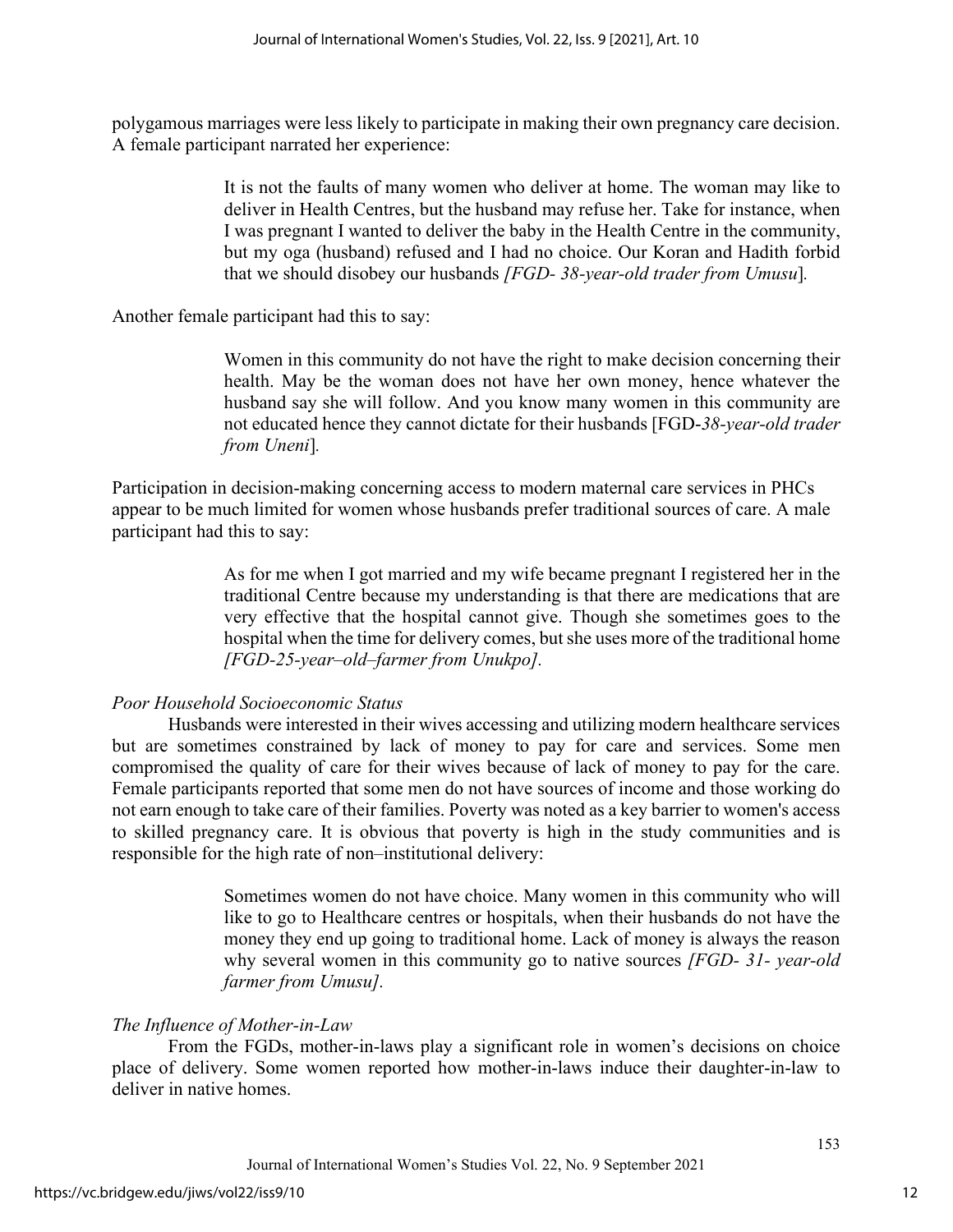Sometimes it is the mother-in-law that will force the woman into native houses may be the native woman both of them are friends or from one family. Husbands who are not working and do not have money to pay also take their wives there *[FGD-26- year-old farmer from Umusu].* 

## *Policy Issues*

Evidence from the various FGDs revealed that many of the participants were ignorant of the policy of free maternal and childcare, which was implemented in November, 2017. Many of the participants attested that they have not heard of the policy or benefitted from it

> I have not heard that the government has stopped the PHCs from collecting money from women and children. They are still collecting money, and that is the reason why many women do not deliver in those centres *[FGD- 32-year-old hairdresser from Umusu].*

Another participant had this to say concerning the policy of free maternal care in the state.

I heard that the policy was only for those in general hospitals. I have not heard about it in this community Health Centre. If they can actually stop collecting money it will be a welcome development, and it will encourage many women to be going there for checkups *[FGD-28-year-old trader from Uneni].*

Though few participants attested that they have heard of the policy of free maternal and childcare, and that is currently in operation in rural parts of Delta State, they stated that they have not benefited from it.

> Even when the government asked the Health Centres to stop collecting money they will never adhere. In Nigeria, people will never obey instructions from the government. In the Primary Health Centre in this community they are always collecting money *[FGD-43- year-old farmer from Ekrehavwe].*

Another participant has this to say:

Even when they do not collect money for antenatal care, the many drugs you will buy will be so high that there will be no benefit from the free maternal care policy. There are several other things to collect money for *[FGD-29-year-old trader from Oguname].*

## *Poor Implementation of the Policy of Free Maternal and Childcare in PHCs*

 The matrons in the facilities reported that the policy of free maternal/childcare has been implemented and extended to the Primary Healthcare Centres in rural parts of the State. However, they attested that the government has not been fully supporting the policy. They revealed that the Health Centres do not receive any form of financial support from the government, making it impossible for the centres to render free maternal and childcare services to the people in the communities. One of the matrons reported this: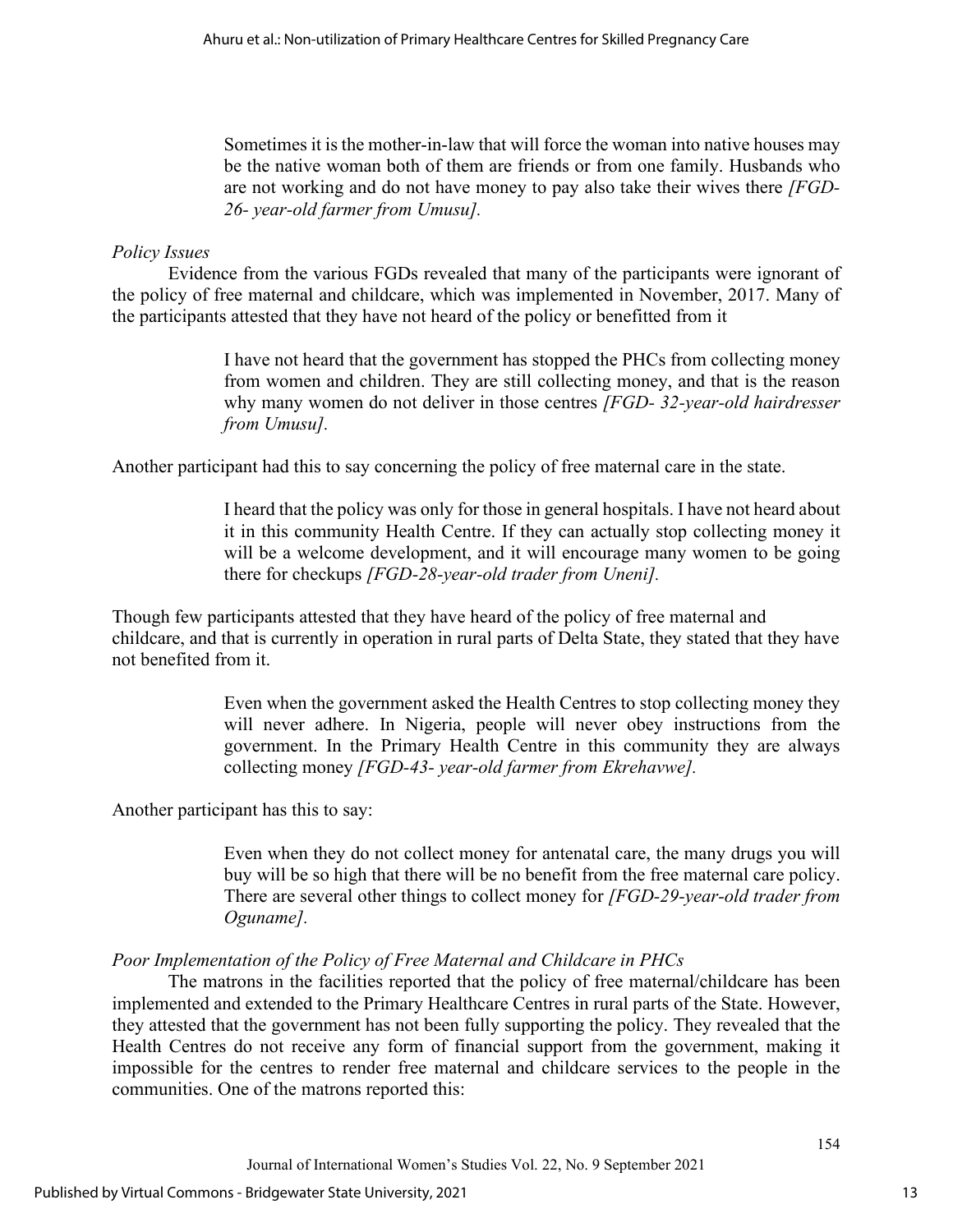Government only announced the free maternal and childcare policy, but the implementation is not optimal. For instance, financial supports for the centres are completely lacking, making it impossible for the centres to render free maternal and childcare services to women in the community *[KII with Matron].*

Another matron added this:

How does the government expect us to render free care services without statutory allocations to the Primary Healthcare Centres? The Primary Healthcare Centres are run through internally–generated revenue, which we use to buy drugs and other consumables. If the government wants us to render free care services to the people then they should fund us properly *[KII with Matron].* 

## **Discussion of the Results**

This study examined the various factors that serve as barriers to women's access to PHCs in rural parts of Delta State utilizing in-depth interviews. Previous Nigerian studies conducted in rural parts of the country reported the underutilization of PHCs for various maternal care needs (Okonofua et al; 2018; Ahuru & Iseghohi, 2019). This study is motivated by a recent quantitative study which we conducted in the same communities. The results revealed that 30.9% of the women delivered either at home or in the homes of traditional birth attendants, and slightly above average delivered in PHCs (Ahuru, 2020). The high rate of home delivery by women in rural part of Delta State was reported by Azubuike and Odaqwe (2015). We believed it would be helpful to hear women's and men's voices on why they do not utilize pregnancy care in PHCs. Barriers from the in-depth interviews were related to health system barriers, community level barriers, individual/household barriers, and poor implementation of the policy of free maternal and childcare in the State.

Poor quality of care as reflected in habitual absenteeism, frequent out of stock syndrome, lack of basic medical equipment, informal payment imposed on women seeking delivery care in Centres, and facilities not operating at night posed major barriers to maternal care utilization in PHCs. This finding is consistent with the report made by the Center of Population and Environment Development (CEPD), which examined the state of PHCs across Nigeria (*Omuta et al;2014*). The study reported poor performance of PHCs in rural parts of Nigeria. Notable among other issues reported was that PHCs in rural parts of Nigeria lacked manpower, and often facilities were managed by a nurse assisted by a clerical staff. This may result in crushing workload and drop in quality of care. Consistent with our findings, CEPD reported that PHCs in rural Nigeria face dearth of manpower and lack of basic medical equipment. Evidence has showed that maternal mortality will reduce drastically when women are treated by diverse health personnel (Okonofua et al; 2018).

The study reported gender disparity and power imbalance at the nucleus family level as several women lack the power to unilaterally make decisions without getting approval from their husbands. Lack of women's autonomy reported in this study corroborates the findings of a Ghanaian study (Ganle et al; 2016) and some Nigerian studies (Fawole & Adeoye, 2015; Singh et al; 2012; Yaya et al; 2019). It is imperative to enhance women's bargaining power within households' structure, but it is equally necessary that men and mothers-in-law get integrated into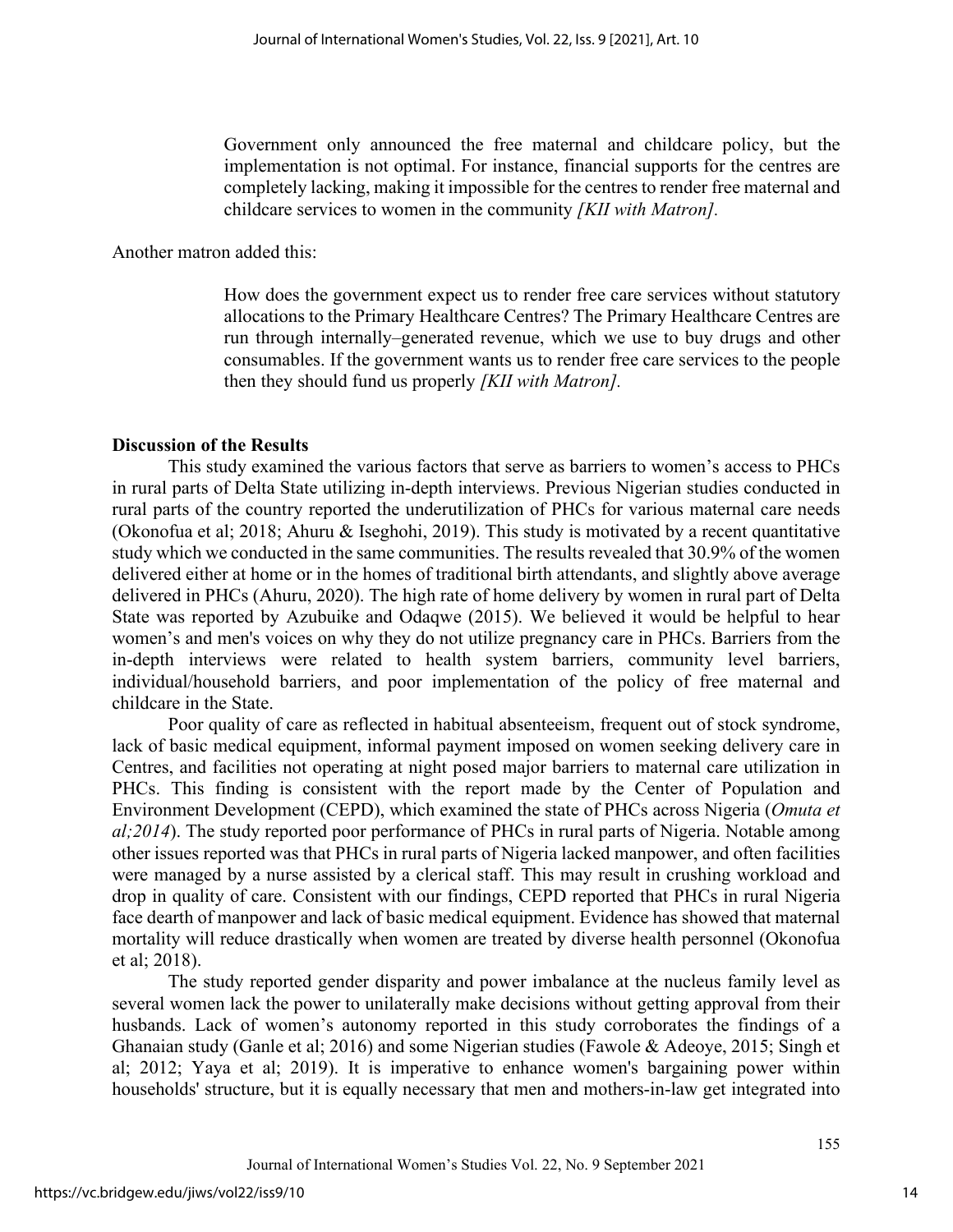women's reproductive health concerns (Ganle et al; 2016). Integrating men into reproductive health will particularly be useful as has been suggested by several studies (Yaya et al; 2019; Bazzano et al; 2008; Mill & Bertrand, 2005; Ahuru, 2019). In the literature, two strategies were suggested for men to be effectively integrated into reproductive health: The establishment of malefriendly maternity clinics and couple counseling (Ganle et al; 2015; August et al; 2016).

Household socio-economic status significantly influenced the place of delivery in the study area. The fact that most husbands were not gainfully employed and did not earn enough income to support their wives for modern health services compelled them to compromising the quality of their wives delivery care. While the women depended on their husbands for health service-related costs, most men were not financially capable of fulfilling this obligation. Therefore, gender norms intersect with household socio-economic characteristics to limit women's access to evidencedbased delivery care in the study area. A recent Nigerian study reported that women depended on their husbands for healthcare related needs, and those whose husbands were poor were compelled to utilize delivery care from TBAs (Yaya et al; 2019). A similar study reported a strong positive relationship between men's income and women's use of maternal care (Wai et al; 2015).

Furthermore, distance was reported as a major barrier to utilization of delivery care in PHCs in the study area. This same report was made by a Nigerian study (Yaya et al; 2019). Studies that reported strategies on increasing access to skilled pregnancy care recommended that factors such as distance, lack of transportation, and family choices should be addressed (Cheptum et al; 2017; Bryne et al; 2016).

#### **Conclusion and Recommendations**

The study has reported that barriers existed at both individual/household and health system levels in deterring women from delivering in PHCs in the study area. Prominent among the barriers were lack of 24-hour service provisions, informal payments in PHCs, and lack of basic medical kits and equipment. Hence, intervention programmes should be implemented to redress the barriers. The federal and state government should undertake a complete renovation of PHCs. The core areas which include buildings, premises, and manpower should be reorganized. The government should employ more workers in the centres. Workers should be rotated on shift with the condition that there should be at least one qualified midwife in the facility at any time. Multipronged approaches should be used to improve the socioeconomic conditions of households in the study area and other rural parts of Nigeria. To redress distance barriers more PHCs should be sited in underserved communities and the government should improve on the road network, particularly in rural parts of the country.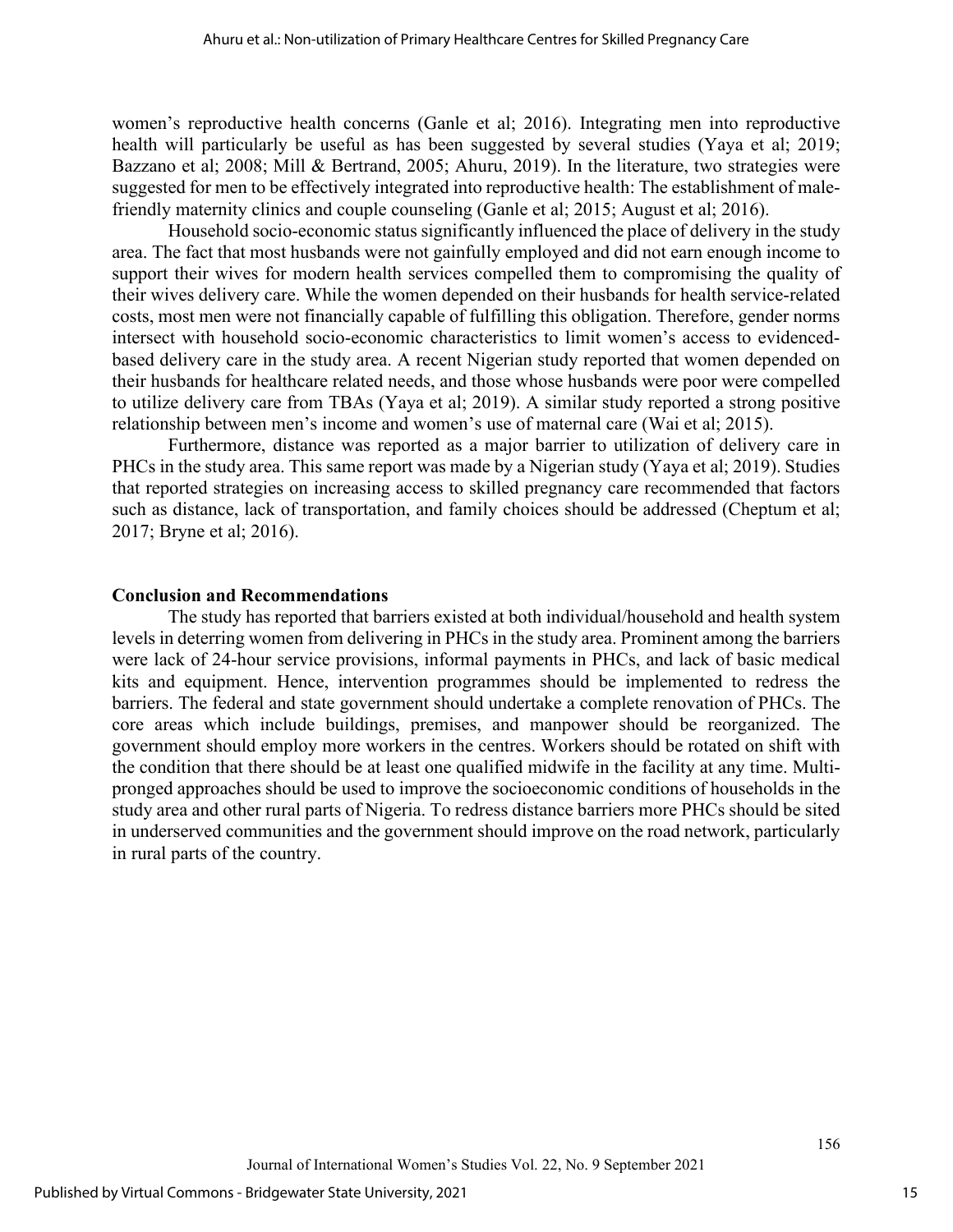## **Funding**

This research has no funding to report.

## **Availability of Data and Materials**

The dataset used and analyzed during the current study is available from the corresponding author on reasonable request.

#### **Conflict of Interest**

The authors declared they have no conflicts of interest.

#### **Acknowledgment**

We are also grateful to Chioma Grace Igbojekwe and Aigbokhan Believe who were research assistants that assisted in data collection.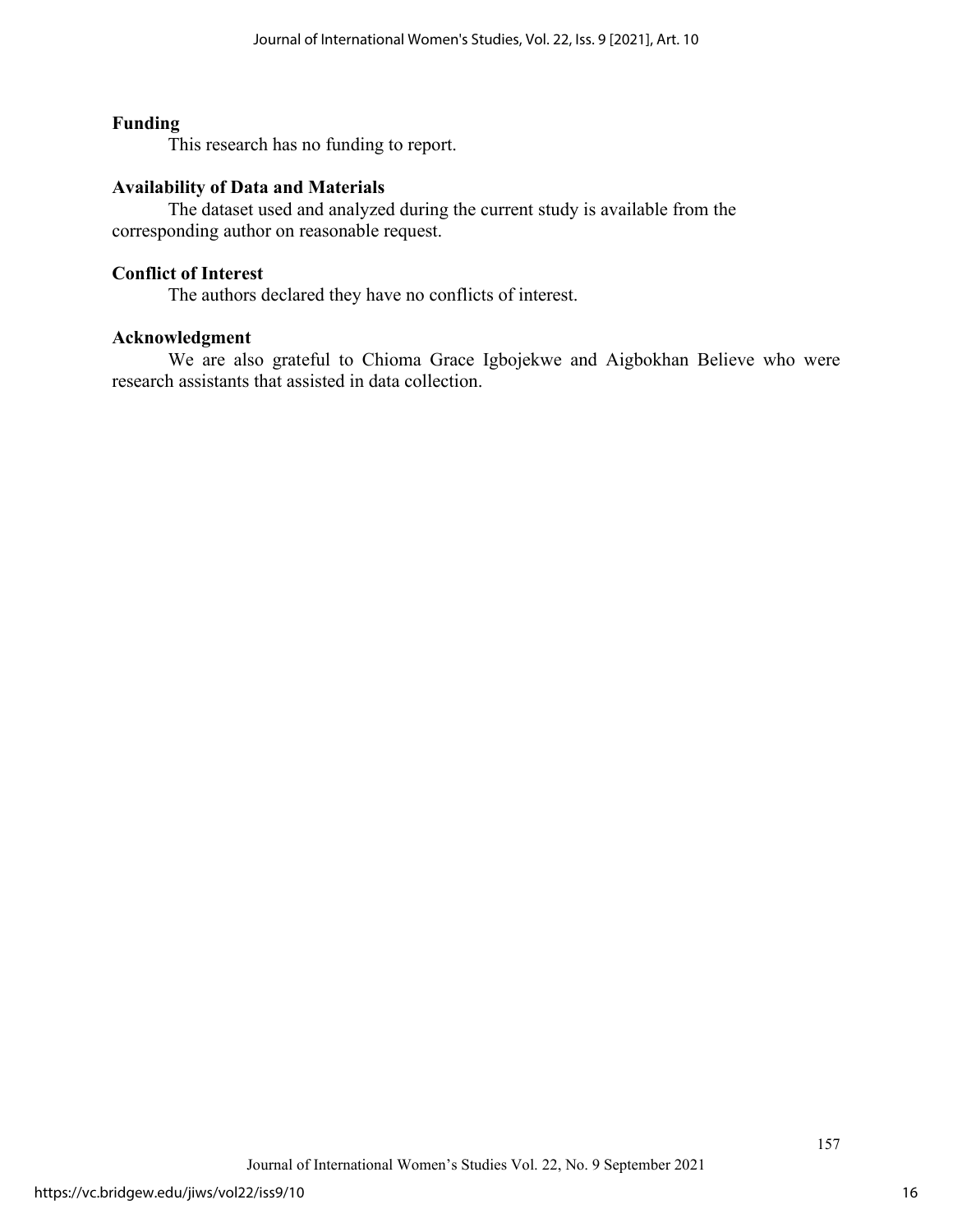## **References**

- Ahuru, R.R. (2019). The influence of women empowerment on maternal and childcare use in Nigeria. International Journal of Healthcare Management, 12 (1), 1-0.
- Ahuru, R.R. (2020). Maternal care utilization in primary healthcare centres in Nigerian communities. International Quarterly of Community Health Education. Doi. 10. 1177/0272684x20983956.
- Ahuru, R.R., & Iseghohi, O.J. (2019). Predictors of Antenatal Care Utilization in Primary Healthcare Centers in Eight Rural Communities in Delta State, Nigeria. African Journal of Health Economics, 8 (1), 1-22.
- Azuh, D.E., Azuh, A.E., Iweala, E.J., Adeloye, D., Akanbi, M., & Mordi, C. R.S. (2017). Factors influencing maternal mortality among rural communities in Southwestern Nigeria. International Journal of Women's Health, 9,179-187.
- August F., Andrea B., Mpembeni R., Axemo P., & Darj, E. (2016). Community health workers can improve male involvement in maternal health: evidence from rural Tanzania: Global Health Action, 9: 30064. DOI: https//dc.doi.org/10.3400 gha.v9.30064.
- Azubuike, S.O., & Odagwe, N.O. (2015). Effects of free maternal health services on maternal mortality: An experience from Niger Delta, Nigeria. Chris Med Journal of Health and Research, 2(4), 309-315.
- Bazzano, A.N., Kirkwood, B; Tawiah –Agyemang, C., Owusu-Agyei, S., & Adingo, P. (2008). Social costs of skilled attendance at birth in rural Ghana. Int. J. Gynaecol Obstetrics 102,91-4.
- Bryne, A., Caufeld, T., Onyo , P. , Nyagero , J. , Morgan, A. , Nduba, J ., Nyagero, , J ., M organ, A ., & K ermode, M (2016) . Community and provider perceptions of traditional and skilled birth attendants providing maternal care for pastoralists communities in Kenya: A qualitative study. BMC pregnancy childbirth 16.DOI.org110.1186/s12884-016- 0828-9.
- Cheptum, J.J., Gionga, M.M.,Mutua, E.M. , Mukui, S.J.,Ndambuki, J.M. , & Koima, W.J.(2017) Perception about traditional birth attendants by men and women of reproductive ages in rural Mugiri country, Kenya. Int J Africa Nurs Sci. The Authors, 7- 55-61. DOI. Org/10.1016.Jujans.2017.07.002.
- Delta state strategic Development plan (2010- 2015) available at WWW. Mamaye .org/ sites/default/files/...../ Delta% 20 state % SHDP% 2005.01.11.
- Kress, D.H., Su Y., &Wang, H. (2016) Assessment of primary health care system Performance in Nigeria: using the primary health care performance indicator conceptual Framework. Health Systems & Reform, 2(4), 302-318.
- Fawole, O.I, & Adeoye, I.A. (2015). Women's status within the household as determinants of maternal health care use in Nigeria. African Health Sciences, 15(1), 217-225.
- Ganle, J.K., Obeng, B; Segbefia, A.Y., Mwinyu, v., Yeboah, Y. J., & Baatiema, L. (2015). How intra-familial decision-making affects women's access to and use of maternal health care services in Ghana: A qualitative study. BMC Pregnancy Childbirth, 15, 1-17.
- Mills, S., & Bertrand, J.T. (2005). Use of health professionals for obstetric care in Northern Ghana. Stud fam plan, 36(2), 45- 46.
- Ntoimo, L.F., Okonofua, F.E., Igboin, B., Ekwo, C., Imonghan, W., & Sani, Y. (2019). Why rural women do not use Primary Healthcare Centres for pregnancy care: evidence from a qualitative study in Nigeria. BMC Pregnancy Childbirth, (19),277.
- National Population Commission, ICF International. Nigeria Demographic and Health